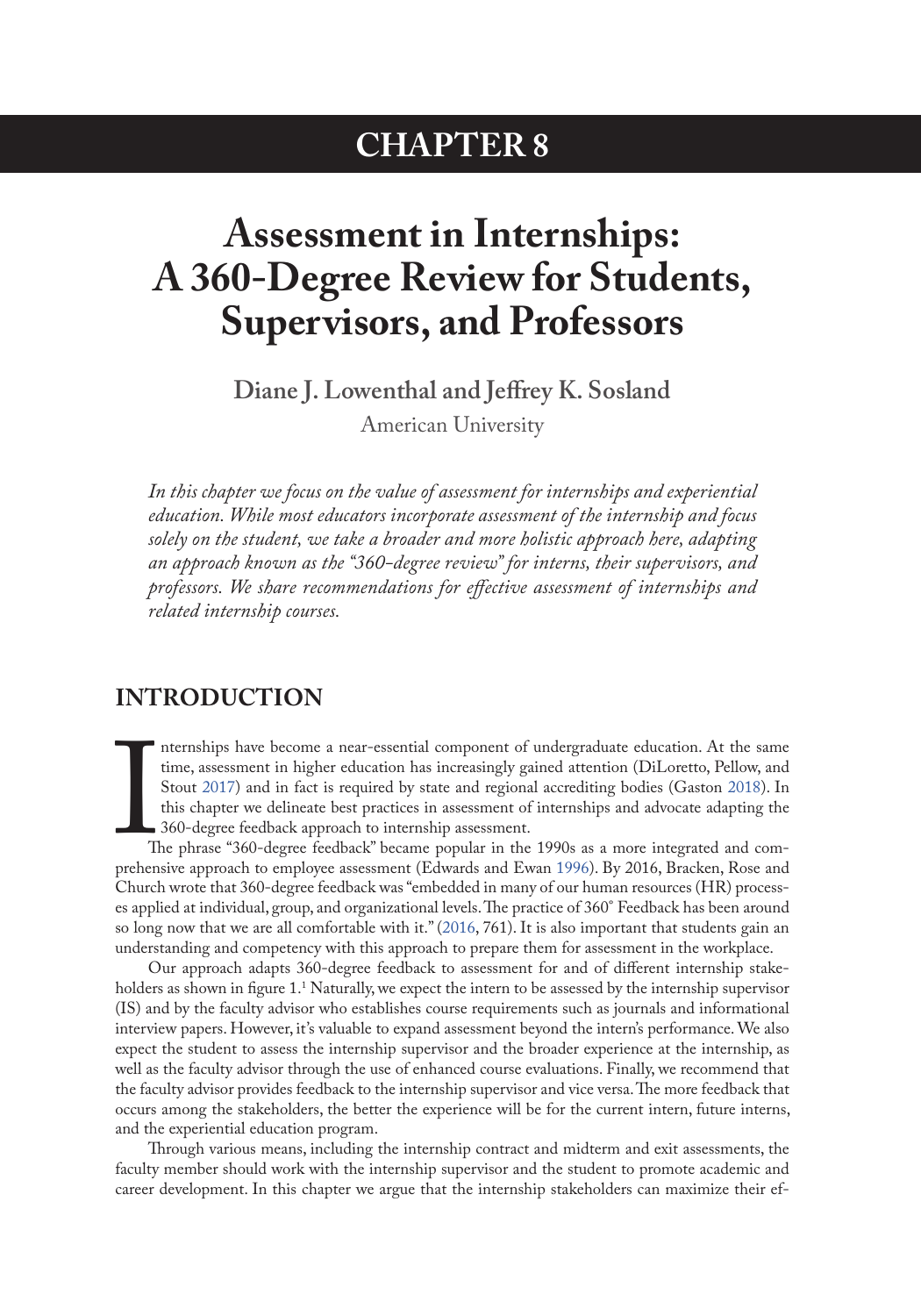

<span id="page-1-0"></span>*Figure 1: 360-Degree Assessment: Key stakeholders assess each other*

fectiveness when operating within a comprehensive assessment approach and strong educational infrastructure that is formed by online student self-assessment, an internship contract, student course assessment, and faculty and IS assessment of the intern (also see figure 2).

### **The 360-Degree Review for Internship Stakeholders: The Roles of Students, Supervisors, and Professors in Experiential Learning**

The primary stakeholders of an internship program include the intern (student), faculty advisor (professor), and the internship supervisor (IS) or the boss at the internship site: all three play essential roles in this experiential learning process. The college or university and the internship organization are also important stakeholders; these institutions should provide the resources and educational infrastructure to ensure appropriate assessment of the primary stakeholders.

#### **Internship Supervisor (IS)**

Essentially an IS is an educator and the IS plays a pivotal part in assessing students who are earning academic credit. Ideally, the IS supervises, instructs, and mentors while retaining a formal educational responsibility to evaluate the student intern. By supervising a real work experience for student interns, an IS not only facilitates professional networking opportunities but also develops a student's individual work skills and provides practical knowledge that animates classroom theory. Ultimately, an IS often will become a source for letters of recommendation, if not a first job offer. In exchange, an IS obtains needed labor, paying little or no wages; the IS also receives the new perspective and energy infused into the workplace by interns. The organization that hosts interns also benefits from increased visibility on college campuses and an enhanced organizational image in the larger community (True [2013](#page-10-1)). Although the IS is naturally oriented toward the organization, one can also play an important role in ensuring that the internship is not a part-time or summer job, but rather, an opportunity for students to gain valuable experience in a field while simultaneously taking a required course or seminar.

The academic credit for the internship is for learning, not just for doing (Batra 2001; Kent and Swift 2000). According to US law and as discussed by David Yamada in this volume, the primary point of a college internship is not lining up a first job, but rather, furthering the student's higher education (US Department of Labor 2010).<sup>2</sup> The IS can be instrumental in making sure genuine learning happens.

In fact, effective internship supervisors see themselves as educators and can fulfill this role best when college-run internship programs are well-run and empower the motivated IS with proper guidance. Our previous research on internship supervisors finds that they are serious educators and important assessors.[3](#page-10-0) As an experienced IS noted: "I absolutely feel as an internship supervisor that I am an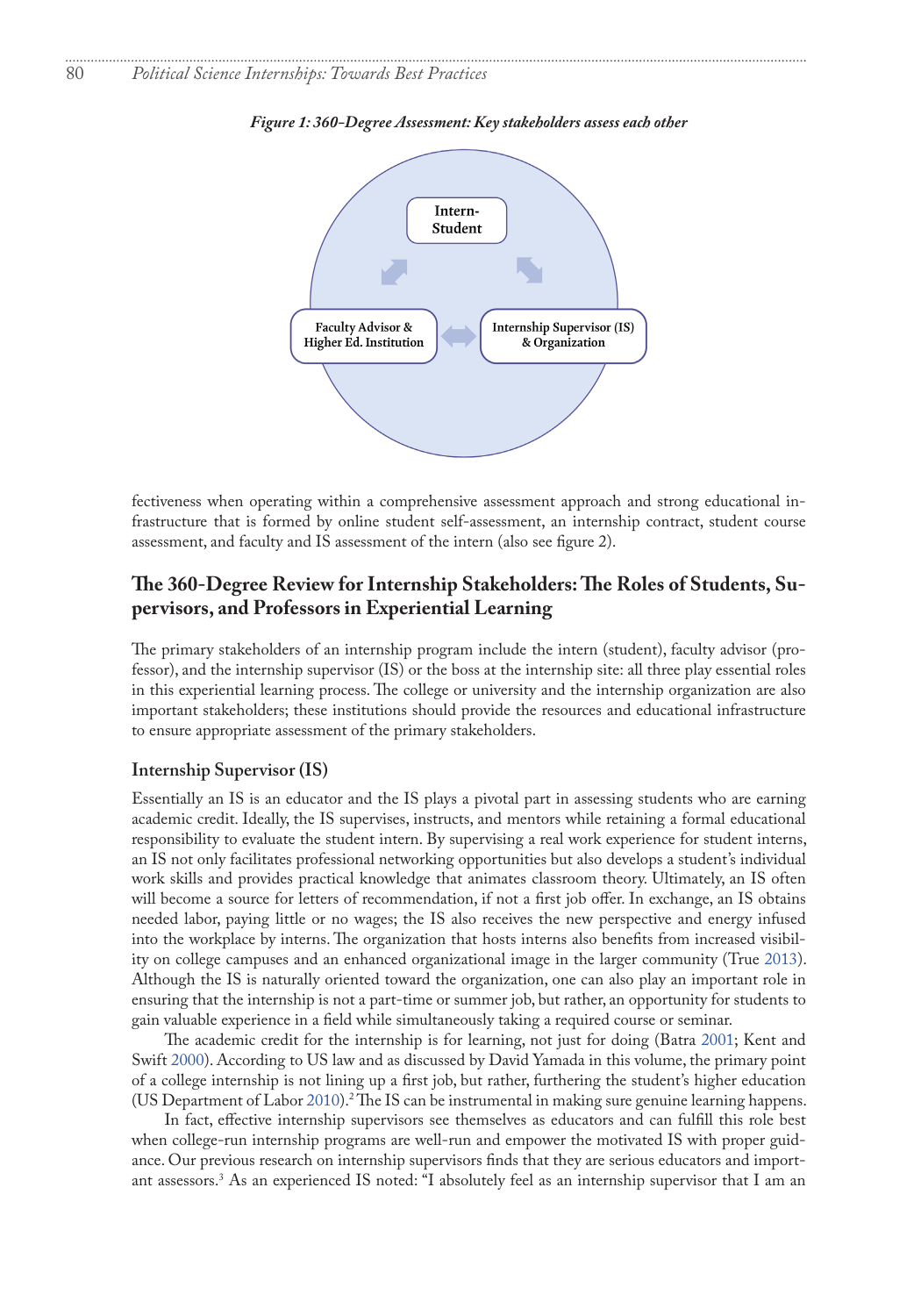<span id="page-2-0"></span>educator. I teach interns the system, how to do their job effectively. I give constructive criticism during their internship. And I hope that I teach that what you learn in class is not always applied the way you expect in the real world. I teach students not just the skills they need to do this job, but skills that will help them in any position they might have in the future.["4](#page-10-0) In a strong partnership with the faculty advisor and credit-granting academic institutions, internship supervisors will continue to be excellent and memorable educators of students and important assessors of their internship work.

### **Faculty Advisors**

Faculty advisors have been recognized as playing a complementary role in ensuring students are learning from their internships. Moore (2013) uses an analogy to make a critical point about the importance of faculty guidance during an internship, explaining that a literature professor would not assign a novel to students without sharing some literary theory, critical methods, as well as historical context. In other words, the professor must give students tools to study fiction effectively. Similarly, faculty advisors for an internship are responsible for sharing the appropriate tools for effectively learning from the internship experience: the students should be taught to examine, to analyze, and to critique the experience (Moore 2013). Simply reading a novel or holding down an internship can be accomplished without faculty providing the tools mentioned here. Yet, having a nuanced understanding of a novel or an internship and obtaining academic credit for developing such an understanding are quite different. Numerous studies have shown that, done correctly, experiential learning during an internship "leads to deeper, more nuanced understanding of [the] subject matter" (Eyler 2009, 27).

In fact, the faculty advisor is the lead stakeholder or quarterback for the internship 360-degree review, the internship experiential learning, and grade decision-making. Cantor [\(1995](#page-9-2)) defines experiential learning as "activities that engage the learner directly in the phenomena being studied" ([1995,](#page-9-2) 1). As we have previously explained, experiential learning takes place in the world outside the classroom with a practitioner's guidance and an educator's oversight (Lowenthal and Sosland 2007). Fundamentally, experiential learning is an extension of classroom studies for which the student receives credit and it is the professor who has the final say on whether a student should receive that academic credit. To emphasize the academic nature of experiential learning and the central role for the faculty advisor, Whitaker ([1989\)](#page-10-2) lists five academic standards for ensuring quality assurance when awarding credit for experiential learning:

- 1. Credit should be awarded only for learning, and not for experience.
- 2. College credit should be awarded only for college-level learning.
- 3. Credit should be awarded only for learning that has a balance, appropriate to the subject, between theory and practical application.
- 4. The determination of competence levels and credit awards must be made by appropriate subject matter and academic experts.
- 5. Credit should be appropriate to the academic context in which it is accepted. (Whitaker 1989, xvii)

Internship learning is not an ad hoc process. Effective experiential learning requires the educator to create an infrastructure that relates the internship to the course topics (Sosland and Lowenthal 2017). The faculty advisor assigns analytical assignments designed to enhance students' internship experience and to provide the framework within which to reflect, conceptualize, analyze, test, and apply ideas encountered outside the classroom. This educational infrastructure includes a faculty member providing thoughtful instruction, oversight, and evaluation for academic credit. The faculty member should establish clear learning objectives, which are spelled out in a syllabus or in an individualized study contract. Kent and Swift (2000) contend that "the key ingredient to internship success is effective faculty supervision" (36). Throughout the course of the semester, the faculty advisor should make certain the student is capable of performing at least a minimum of repetitive, clerical, or secretarial tasks (Batra 2001); ultimately, however, the full experience should be credit-worthy.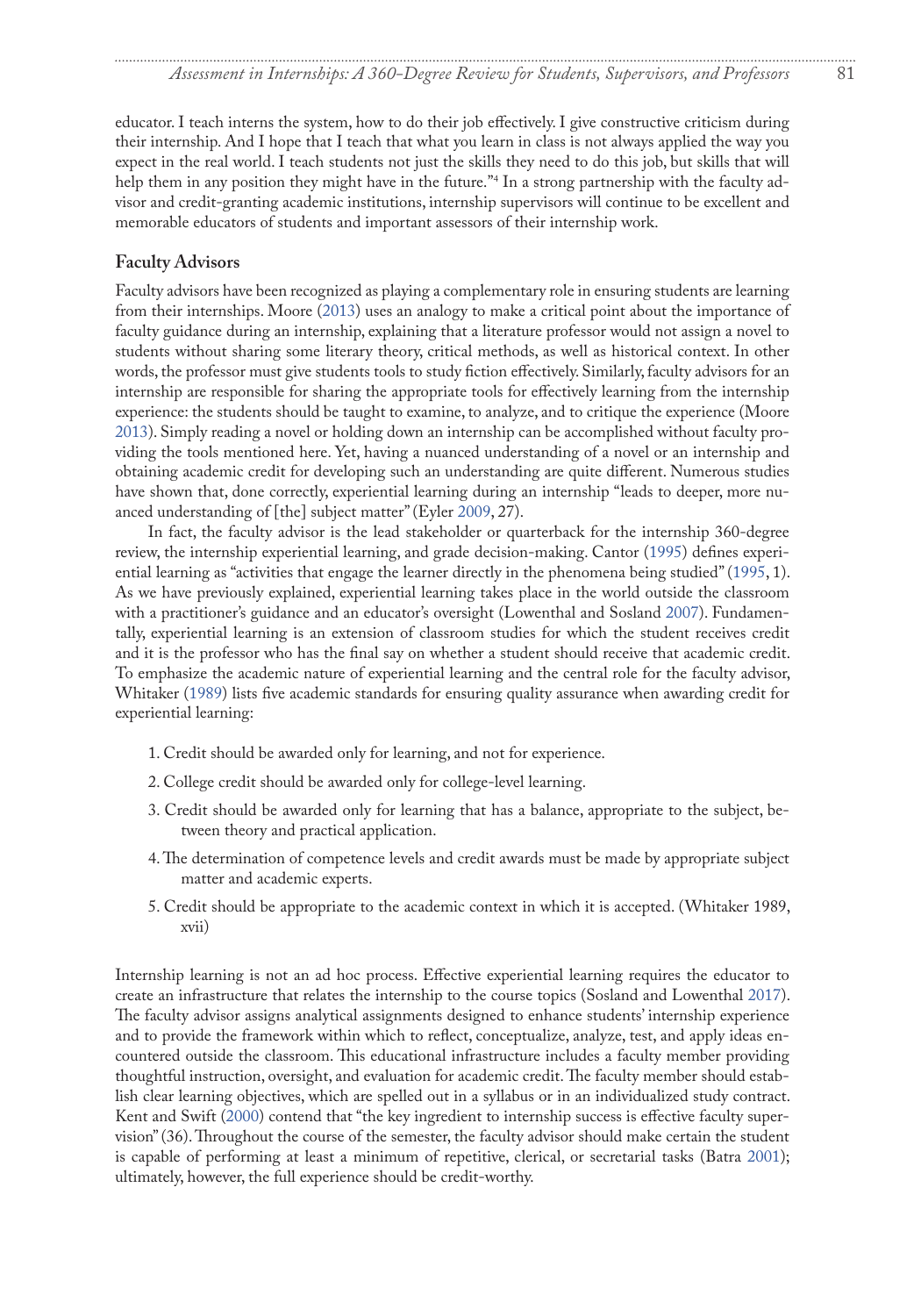### <span id="page-3-0"></span>82 *Political Science Internships: Towards Best Practices*

Even when the interns' duties are well defined and subject to evaluation, without help from faculty mentors and internship supervisors, students may not recognize the connection between the work they do in the internship and their academic work. For faculty, internships add value to their teaching when theories presented in class are connected to the interns' work environment. Cook, Parker, and Pettijohn argue that there is "general agreement that the internship experience help[s] students relate academic theories learned in the classroom to work-place experiences" (2004, 184). This connection is forged when students reflect on whether material covered in class or through individualized study relates to their internship responsibilities. Specifically, faculty may ask what theories individual interns are acting upon while performing daily tasks at their worksites. Alm recommends that students keep journals and question the "differences between what I [the intern] observed in the field and what I learned in class" (1996, 114). Keeping a journal helps students to reflect on their experiences and to make explicit connections between these two realms.

For effective 360-degree assessment, faculty should include varied assignments that provide opportunities for students to demonstrate what they have learned in their internships and faculty should elicit feedback from the internship supervisor and others at the internship site when possible. (We elaborate on potential assignments in the recommendations section of this chapter.) Faculty assessment of all internship course requirements remains a central part of the internship assessment process.

Aside from a faculty member's course-related responsibilities, there is also value in student assessments of faculty and the internship class in final course evaluations. In addition to standard prompts, internship course faculty should request that specific internship-related questions be asked by their institutions. This feedback should enable faculty to learn from students' insights and experiences and to adjust course content, such as by improving assignments and activities so that an internship course and the internship are coordinated and integrated experiential learning experiences (Beard 2007). Sample questions that could elicit this information include some of the following (posed with a standard agree-disagree Likert scale):

Questionnaire items relating to the value of the internship to the class: The internship experiential learning is interesting and stimulating. The internship experiential learning encourages students to think. The opportunity for group discussion of internships is valuable.

Questionnaire items relating to self-assessment: I gained a better understanding of myself through this class. I increased my awareness of my own interests and skills. I developed confidence in myself.

Questionnaire items relating to professional skills and attitudes I developed the specialized skills needed by professionals in this field. I learned about career opportunities. I developed a clearer sense of professional identity.[5](#page-10-0)

#### **Student Intern**

Researchers have identified a variety of problems and solutions related to student interns. Some problems result from poor planning by the institution or inadequacies in administering the internship course; some are due to the interns themselves and their failures; and others may result from the internship supervisor.

Hite and Bellizzi (1986) suggest that internship programs need to be well planned and executed or students will have a negative experience. They note three key reasons for a suboptimal experience: unclear standards, misunderstandings or misrepresentation regarding the merits of the job, and misinformation by the organization regarding the duties required. For example, misunderstandings arise when a student fails to fully research an organization or to ask critical questions during the internship interview process, thus failing to ascertain if there is a good *fit* between the organization's expectations and the student's skills and preferences. In addition, the university may plan and administer internships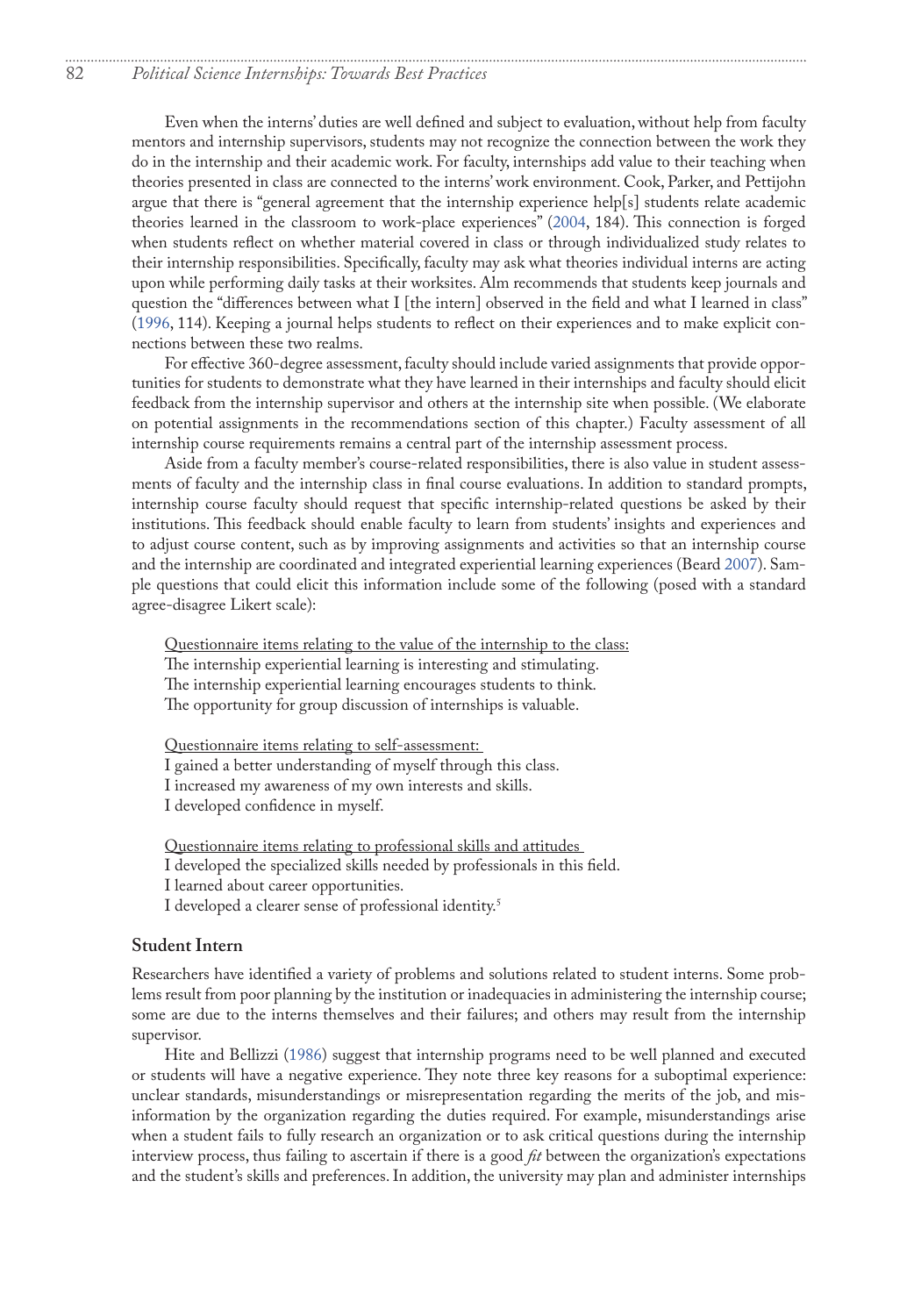<span id="page-4-0"></span>poorly, and the programs may be misunderstood by the organizations involved. This is the case where the organization wrongly regards interns as a free source of labor for clerical tasks and ignores the experiential learning objectives, as dramatized in Hollywood movies, popular magazine articles, and notable court cases that focus on abused or exploited interns (Hlavac and Easterly 2013; Scheiber 2015). In such cases, students can spend an entire semester engaged in menial tasks unrelated to their academic studies, such as answering the phone, filing, or doing a single repetitive task. Such an arrangement clearly does not warrant academic credit. Other common problems that plague a poorly organized internship effort include too many interns and insufficient work for each individual, inadequate workspace, an IS who is routinely out of the office or busy with other responsibilities, organizations that fail to prioritize assigning tasks to interns, and work that is unrelated to the intern's academic studies. Ultimately, poor planning can result in an unfortunate combination of boredom and frustration for the student.

Internships also fail because students lack specific skills expected of them by their IS. Without these skills, it is difficult if not impossible for IS's to fulfill their educational responsibilities. In fact, some potential interns "are not adept at speaking or writing" (Hartman et al. 2005, 348). Generally, according to Hartman et al. (2005), employers seek interns who understand the organization's mission and possess strong interpersonal skills, motivation, initiative, a strong work ethic, and an appreciation for teamwork. Employers complain that, unfortunately, many students lack one or more of these valuable skills. Moreover, some potential interns have fundamental problems that frustrate the IS, including those who lack maturity or are ignorant of workplace etiquette. Overall, many undergraduates and "new graduates have unrealistic expectations of the professional world" (Hartman et al. 2005, 348; Waters and Gilstrap 2012); they simply do not know how to survive, much less thrive, in an office environment. There are several ways these pitfalls can be addressed.

One approach is to incorporate student self-assessment from the outset. Prior to commencing their internship search, and with the help of faculty, students need to ask themselves some basic questions about their skill set, their strengths and weaknesses (in particular as they relate to their "career readiness"), and their goals for the internship. Students should also be challenged to think about big questions, including, "How do I find a job that I like or maybe even love?" "How do I balance my career with my family?" "How can I make a difference in the world?" and, "What do I want to grow into?" (Burnett and Evans [2016](#page-9-3)). By continuing self-assessment during the semester, students can gain clarity about what they want from an internship and they are better positioned to be successful in their search—and ultimately in their internship course and career. (A list of self-assessment questions can be found in the Supplemental Internship Resources.)[6](#page-10-0)

Because professional skill development is pivotal for student success, it is also up to the faculty advisor and internship supervisor to help develop "career readiness" skills, such as effective critical thinking/problem solving, oral communication, written communication, teamwork/collaboration, digital technology, leadership, professionalism/work ethic, career management and global/intercultural fluency (NACE 2019).[7](#page-10-0) This could occur through mentorship (see Chapter 6 by Berg) or an internship class (see Chapter 5 by Simpson, Braam, and Winston).

Furthermore, the National Association of Colleges and Employers (NACE) recommends specific best practices for large and small organizations to promote coordination, mentoring, and in-house training during the internship. According to NACE's compendium of best practices (2020), internship work should be related to an intern's major, be challenging, and be recognized as valuable to the organization. The IS or the host organization should hold an orientation for interns so that, from the start, everyone is on the same page. Interns should receive a source (handbook or website) for answering frequently asked questions and delineating organizational rules. Ideally, an organization should have one person handling all matters relating to the organization's internship program, even if interns are supervised by a number of different persons in the organization. The host organization should offer in-house training for skills, which will benefit both the intern and the organization. Similarly, the organization should organize guest speakers and events that expose interns to the organizational culture. Finally, NACE indicates that an exit interview should be conducted to provide feedback from the student to the IS and vice versa (an assessment of the intern). Together, these best practices contribute to what NACE characterizes as a "premier internship program" (2020, 1).

The recommended practice of sharing feedback and evaluation is central to a student's internship experience; however, these practices are not always followed. In one of the few studies of internship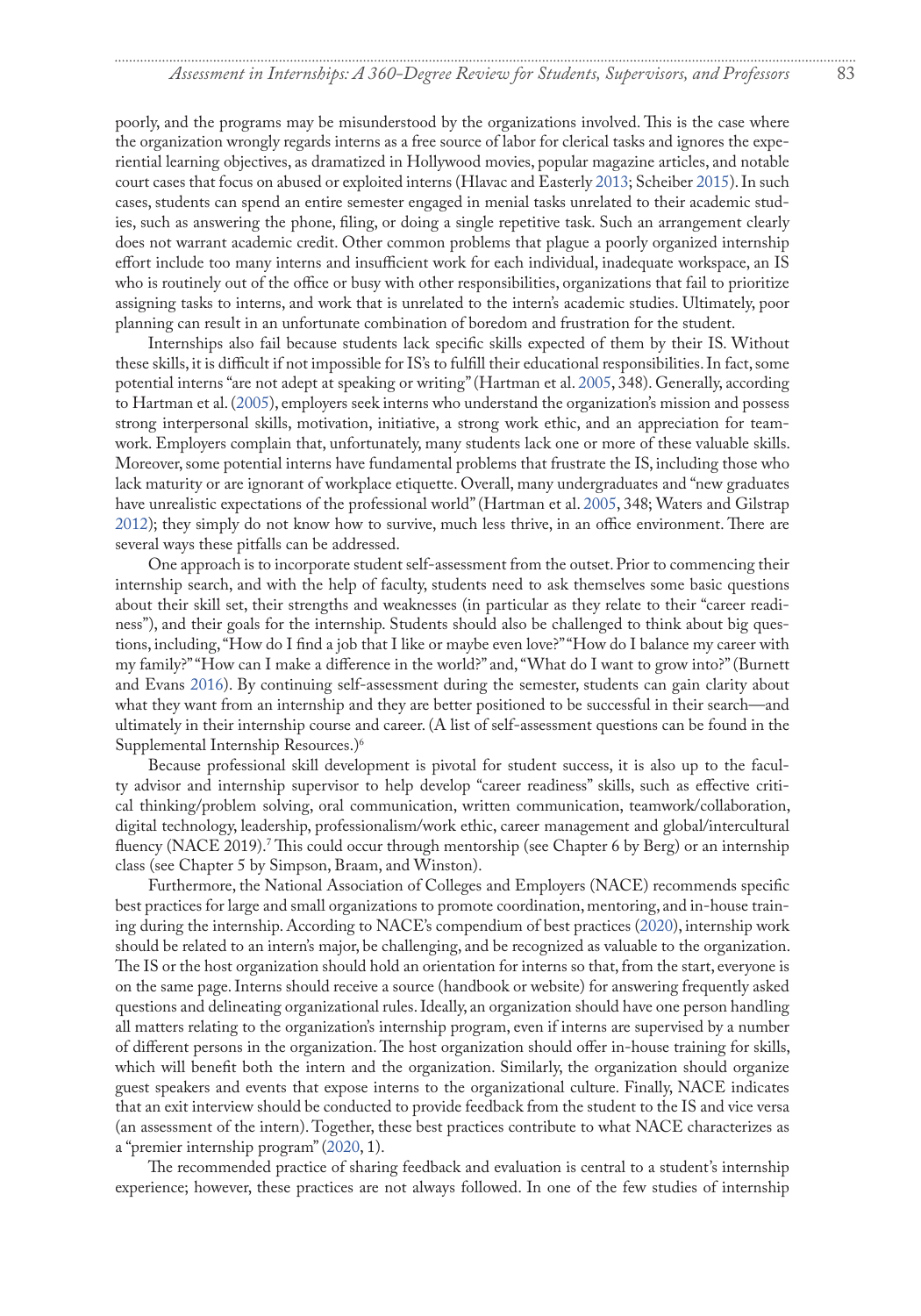### <span id="page-5-0"></span>84 *Political Science Internships: Towards Best Practices*

supervisors, Waters and Gilstrap (2012) focused on internship performance reviews, finding that when an IS provides "periodic and constructive feedback to interns," the IS feedback has an important and positive impact on the intern's learning experience (Waters and Gilstrap 2012, 27; also see: Sosland and Lowenthal 2017). Even so, they found that few internship supervisors held one-on-one meetings with students. They also noted that the intern's academic institution often mandates that the IS complete a written assessment, yet their research found that the IS rarely reviews this valuable feedback with the student. Not surprisingly, interns want this one-on-one feedback from their IS (Rothman 2007).

Simply improving the assessment and feedback process, a duty that is central to the role of an effective internship supervisor, would improve the experience measurably for students. As explored elsewhere in this book, another way to improve communication is through the use of a college-provided contract to spell out duties and expectations on both sides. This tool effectively limits the abuse of free labor and formalizes the assessment process. When the intern, IS, and faculty advisor agree on a plan for the internship, they take an important step in establishing a 360-degree feedback strategy. Not only are expectations set, but also lines of communication are opened to ensure a clear pathway for assessment.

### **RECOMMENDATIONS**

The recommendations we share below are based not only on our experience with internships, but also on a focus group and follow-up conversations with other faculty advisors. Collectively, the faculty have taught thousands of student interns over decades and across academic fields and subfields[.8](#page-10-0) Figure 2 illustrates the recommendations for assessment over the course of the semester, and figure 3 includes additional details about assessment undertaken by the stakeholders.

### **Assessment Resources Promoting Internship Preparation**

First, faculty advisors must help students with the internship search and other pre-internship preparations, including student self-assessment. The faculty advisor should assure a good fit between students' skills and professional desires on the one hand, and the needs and capabilities of the IS and the orga-



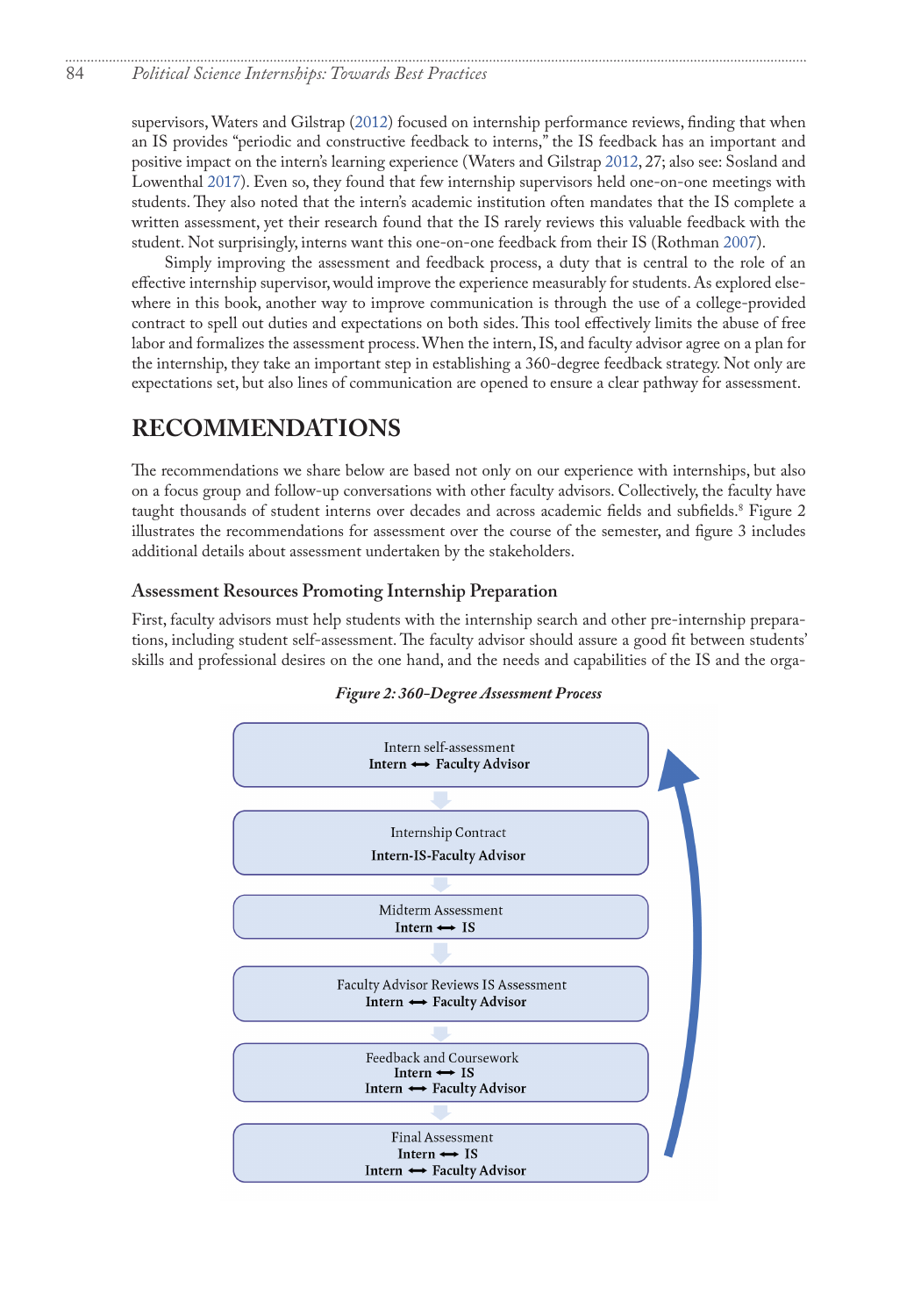nization on the other. In actively assisting students during their search, faculty should coach them on effective cover letters and résumés, as well as aid in identifying the types of organizations or firms to which they should apply. For all of the above to be effective, this process incorporates guiding students through self-reflection assessment to determine who they are and what their aspirations are, including insights into individual strengths and weaknesses, specifically those relating to skills.

**Internship database**. The educational institution should make available to students a database of internship opportunities that includes a brief description of personal responsibilities at each organization and previous interns' evaluations. The internship search in itself can be an excellent learning opportunity and the skills it helps develop will be useful throughout a student's professional career. One insight that emerged from the focus group was that a faculty advisor, using class discussion and assignments, must motivate students to reflect carefully upon their internship and career goals, passions, and priorities. Students should be motivated to ask themselves: "What do I want from my internship experience?"

**Focused search for a placement**. To answer this question and to prepare for job interviews, students should carefully do their homework in connection with the search. They must uncover as much information as possible about the organization. Faculty ought to push students to look up the organization's website, annual reports, previous interns' assessments, and other materials using databases available through the university. The faculty advisor should emphasize that the intern is interviewing the organization as much if not more than the reverse.

**Preparing students to work in professional settings.** Both the faculty advisor and the internship supervisor should do more to prepare interns for the professional and social expectations they will face during the internship. The interview is a critical opportunity for the intern to gather information about the prospective employer's expectations. The IS ought to address duties and the scope of the work, the number of other interns who will also be working in the office, and what a typical day would likely involve. The intern should be prepared to answer questions such as, "Do you have the skills and background required for this internship and will you fit into the organization's culture?" More specifically, interns should be prepared to answer the following standard interview question: "Tell me about yourself and why should I hire you?"

The faculty advisor should also brief students on key skills and workplace norms in order to increase their odds of success. Before the internship begins, the faculty advisor should explain professional conduct (see also Chapter 5): be reliable, punctual, and courteous; wear proper office attire; take initiative; be attentive to detail; and always behave as a team player. As noted earlier, students must possess the prerequisite skills and knowledge so that the IS can spend the time and energy to teach other important workplace skills, such as professionalism and teamwork/collaboration. Faculty advisors and internship supervisors know what is expected of interns and should share that knowledge in a strategic way to increase the opportunities for success. Again, without an honest and thorough self-assessment, this part of the process is less likely to be either educationally or professionally successful.

#### **Transparency and the Internship Contract**

Second, the contract will also serve as a basis for the performance assessment the IS will complete in the middle and at the end of the term. To clarify expectations by all stakeholders and to minimize future misunderstandings, the college internship program should require the intern, internship supervisor, and faculty advisor to sign an internship contract (see samples in the Supplemental Internship Resources section). As described above, so that everyone has the same understanding and expectations about what will take place during the semester, students should have a detailed discussion with the IS concerning their duties before signing the contract. The discussion and contract will help all sides avoid misunderstandings and disappointment later in the term. As our focus group participants discussed, the IS—not the student or professor—should be the one who writes up the responsibilities in the internship contract. The internship contract should specify that a majority of an intern's time on the job must be devoted to substantive activity that relates to their college coursework. In addition, the contract must clearly state the days of the week and the total number of hours per week the student will spend at the internship. The IS must understand that the student has other academic obligations to fulfill and that the internship is (generally) only part-time. Unless the expectations of the internship are clearly spelled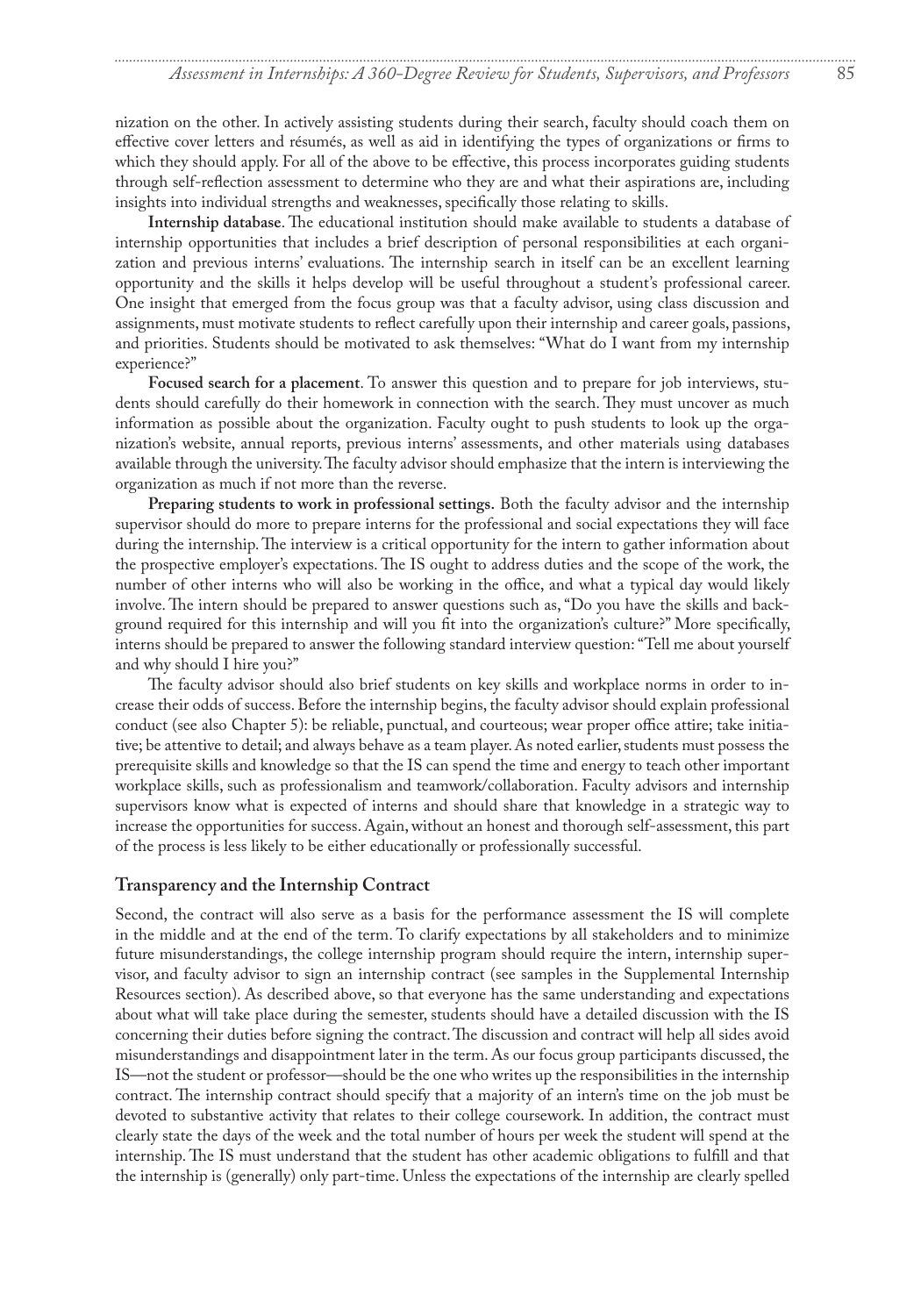<span id="page-7-0"></span>out in the internship contract, it is not possible to do a fair and complete assessment of the intern or the internship organization.<sup>[9](#page-10-0)</sup>

### **Connecting Classroom Theory to Internship Practice**

Third, a partnership between the IS and faculty advisor will facilitate connections between theory and practice. The IS should be encouraged (before taking on interns) to plan for training and setting up interns to succeed. Ideally, the training would include an orientation for all interns in the organization, an official handbook of rules, and information about professional development training resources that are available. This point was strongly agreed to among faculty advisors, but it was understood that smaller organizations might be limited in their capacity to implement all elements recommended by NACE. If the organization is too small to follow all best practices, then the faculty advisor will need to fill the void when it comes to job preparation. On site, the IS should also develop assignments for the intern that provide mutual benefits to the organization and to the intern. During the internship, the faculty advisor should act as a liaison between the student and the IS, when necessary. Being in contact with both the student and the IS, the faculty advisor is in a strong position to troubleshoot before problems become irreconcilable. The focus group discussed the value of site visits by the faculty advisor, especially for first-time internship organizations or supervisors. The faculty advisor should make course material, such as the syllabus, available to the IS to better understand what the intern is covering in class and in the intern's major and to assist the IS in connecting the internship experience to the classroom work. Ultimately, the IS's assessment of the intern should help the faculty advisor determine the student's grade.

#### **Formal Assessments and Informal Check-ins**

Formal assessments are essential not only at the end of the internship, but also midway through the semester. The IS should complete a written assessment and the intern should have an opportunity to discuss the assessment with the IS and (separately) with the faculty advisor. As faculty we know the value of receiving constructive feedback and responding in a professional environment. That is exactly the type of skill we hope students will develop in an internship. When students have the opportunity to respond to midterm feedback, we have found improvement in specific skills and overall performance (Lowenthal and Morrill Bijeau 2016). NACE offers sample assessment forms for the internship super-visor to use when evaluating the student.<sup>[10](#page-10-0)</sup>

Beyond the formal assessments, we recommend that faculty check in with Internship Supervisors, ideally in the first half of the term. Sometimes the IS may wish to avoid putting certain concerns in writing or may not have time to write up complete assessments for outstanding interns. An email, phone call, or virtual check-in allows the IS and the faculty advisor to connect and share feedback about specific students as well as the broader internship experience. Regular communication between the IS and the faculty advisor effectively closes one part of the loop in the 360-degree feedback pathways introduced in figure 1.

Finally, the student should have the opportunity to assess the internship (IS and organization) as well as the faculty advisor/course to close the remaining spaces in the 360-degree feedback loop. Students can provide valuable information to the IS and internship site about their experience. They can share details about successful and unsuccessful aspects of the internship; when possible, internship organizations may revise their plans for future interns based on such feedback. Students can also share valuable feedback with the faculty advisor. Students might share details about the course, the instructor, and the assignments (in course evaluations). They might also offer information about their experience with the internship supervisor and the organization. This information is useful to the faculty advisor who can use it to reshape an internship course or recommend (or not recommend) to students with similar interests.

Fortunately, technology can make the assessment process more efficient and less cumbersome. We have used Symplicity and many others use Handshake, but additional options are available. Regardless of brand, the technology allows for collaboration on the internship contract (by the intern, IS, and faculty advisor), standardized assessments at set points during the term, automated communication (such as reminders) about assessments, a single system tracking all of the information, and the option to analyze the internship data. In addition, the system is paperless and environmentally friendly.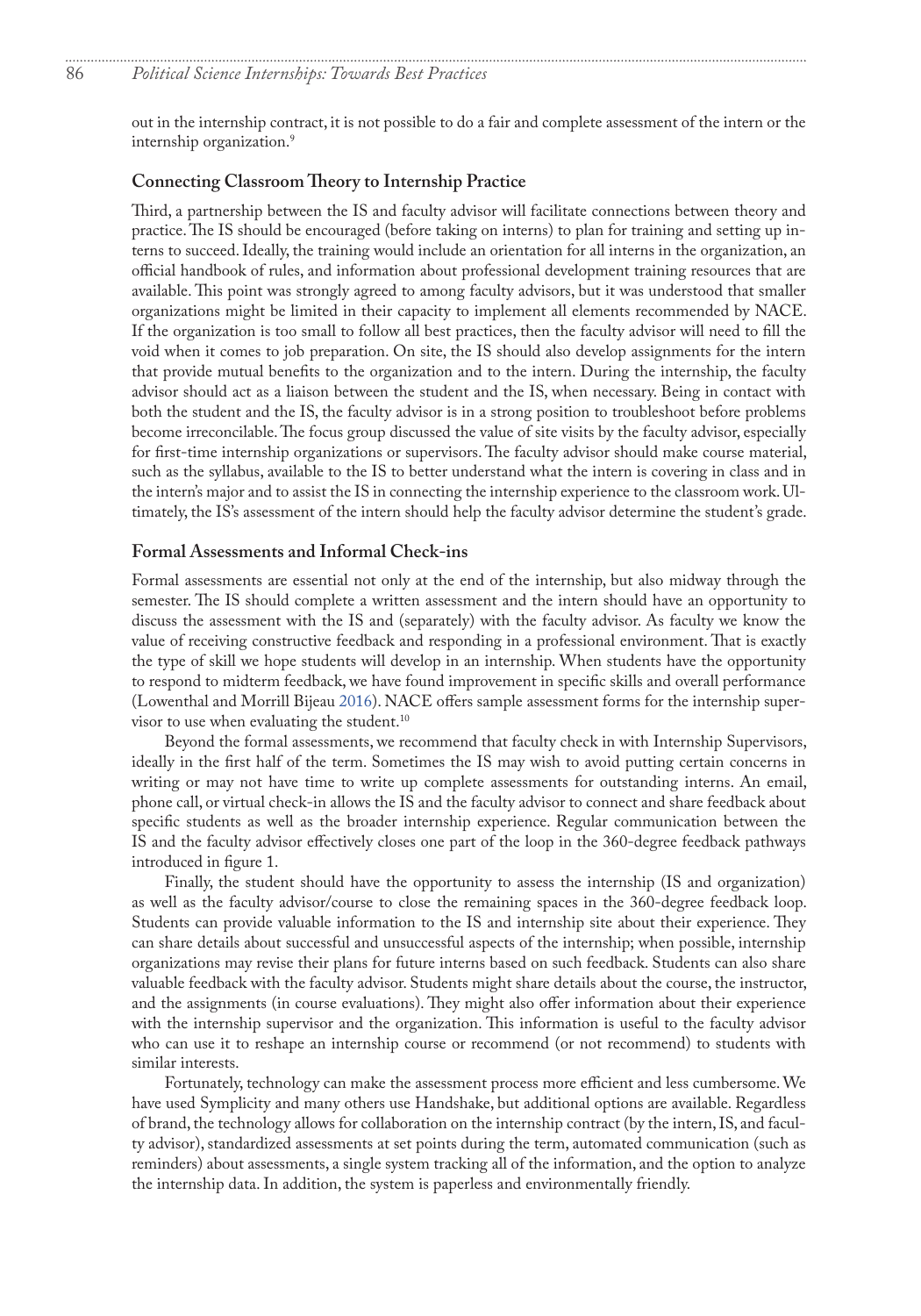*Assessment in Internships: A 360-Degree Review for Students, Supervisors, and Professors* 87

#### *Figure 3: 360-Degree Assessment Checklist*



### **CONCLUSION**

After two decades, 360-degree feedback in the workplace has been found to be valuable for employees and employers. While studies indicate that significant changes in behavior can occur as a result of well-implemented 360-degree assessments, others caution that such assessments can backfire if not implemented well (Edleson 2012). Internships are an ideal vehicle for providing more comprehensive and multi-sourced feedback because students are in internships to learn more about the positions and organizations where they are interning. Taking advantage of the opportunity to obtain varied and meaningful feedback from the internship site and the faculty advisor should enhance the overall learning experience.

### **REFERENCES**

Alm, Cynthia. 1996. "Using Student Journals to Improve the Academic Quality of Internships." *Journal of Education for Business* 72 (2): 113–115.

Batra, Madan. 2001. "Faculty Supervision of Internships." *Journal of the Academy of Business Education* 2 (1): 12–22.

Beard, Deborah F. 2007. "Assessment of Internship Experiences and Accounting Core Competencies." *Accounting Education* 16 (2): 207–20. Available at:<https://doi.org/10.1080/09639280701234625>.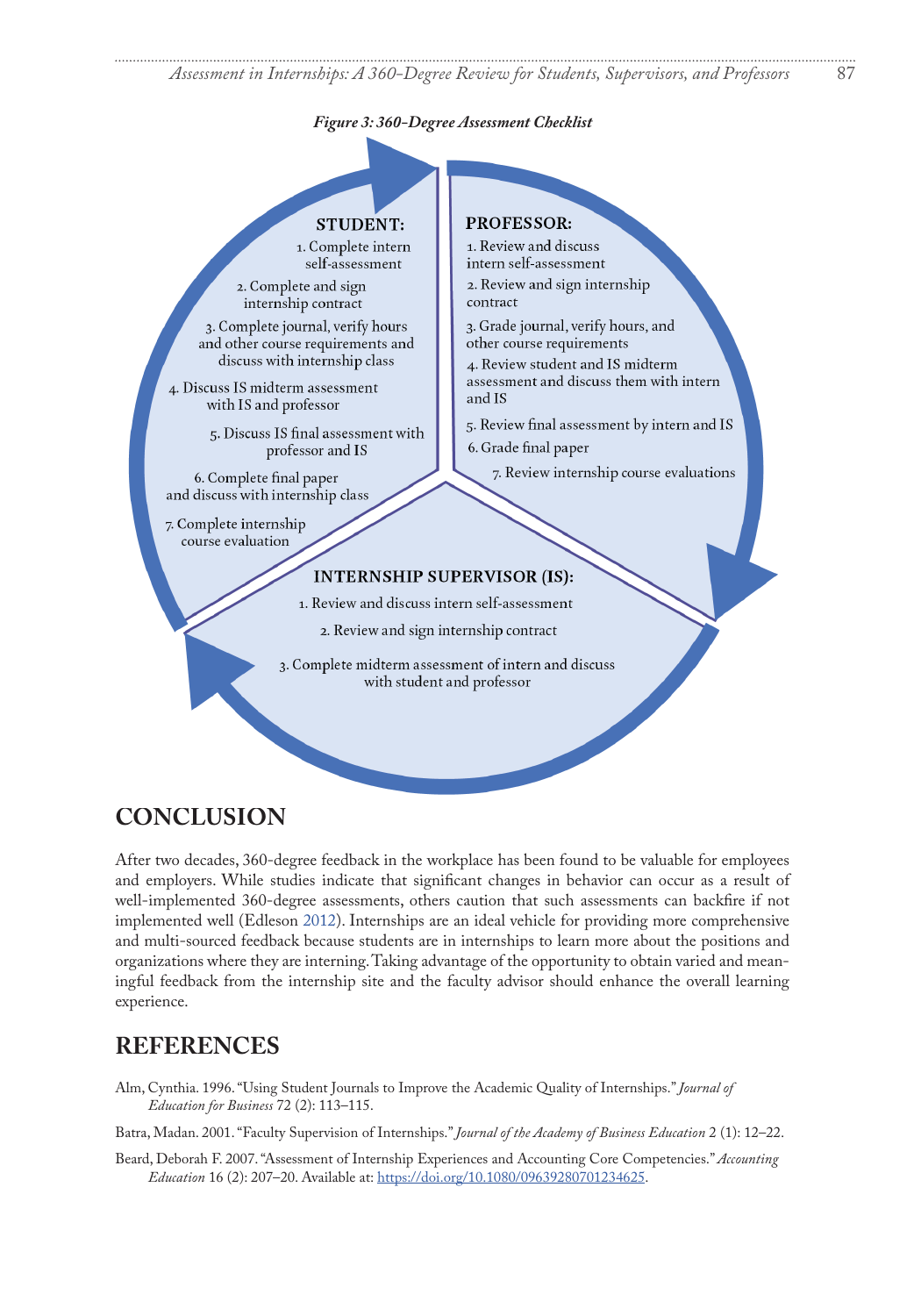Bracken, David W., Dale S. Rose, and Allan H. Church. 2016. "The Evolution and Devolution of 360° Feedback." *Industrial and Organizational Psychology* 9 (4): 761–794.

- <span id="page-9-3"></span>Burnett, William, and David J. Evans. 2020 (2016). *Designing Your Work Life: How to Thrive and Change and Find Happiness at Work*. New York: Alfred A. Knopf.
- <span id="page-9-2"></span>Cantor, Jeffrey. 1995. *Experiential Learning in Higher Education: Linking Classroom and Community, ASHE-ERIC Higher Education Report No. 7*. Washington, DC: Association for the Study of Higher Education (ASHE).
- Cook, Sherry, R. Stephen Parker, and Charles E. Pettijohn. 2004. "The Perceptions of Interns: A Longitudinal Case Study." *Journal of Education for Business* 79 (3): 179–185.
- DiLoreto, Melanie A., Christie Pellow, and David L. Stout. 2017. "Exploration of Conceptions of Assessment in High-Stakes US Culture." *International Journal of Learning, Teaching and Educational Research* 16 (7): 1–9.
- Edleson, Harriet. 2012. "Do 360 Evaluations Work? Yes, But Too Often They Aren't Administered or Followed Up Properly. Here's How to Boost Their Value." *Monitor in Psychology* 43 (10): 58.
- <span id="page-9-1"></span>Edwards, Mark R., and Ann J. Ewen. 1996. *360 Degree Feedback: The Powerful New Model for Employee Assessment & Performance Improvement*. New York: Amacom.
- Ernest, Paul. 1998. "A Postmodern Perspective on Research in Mathematics Education." In *Mathematics Education as a Research Domain: A Search for Identity*, eds. Anna Sierpinska and Jeremy Kilpatrick (71–85). New York, NY: Springer Science & Business Media.
- Eyler, Janet. 2009. "The Power of Experiential Education." *Liberal Education* 95 (4): 24–31.
- <span id="page-9-0"></span>Gaston, Paul L. 2018. *Assessment and Accreditation: An Imperiled Symbiosis. Occasional Paper No. 33*. Urbana, IL: University of Illinois and Indiana University, National Institute for Learning Outcomes Assessment (NILOA).
- Hartman, Diane, Jan Bentley, Kathleen Richards, and Cynthia Krebs. 2005. "Administrative Tasks and Skills Needed for Today's Office: The Employees' Perspective." *Journal of Education for Business* 80 (6): 347–357.
- Hite, Robert, and Joseph Bellizzi. 1986. "Student Expectations Regarding Collegiate Internship Programs in Marketing." *Journal of Marketing Education* 8 (3): 41–49.
- Hlavac, George, and Edward Easterly. 2013. "Considerations Surrounding Internships." *NACE Journal* 74 (2): 6–12.
- Kent, Russell, and Cathy Owens Swift. 2000. "Business School Internships: An Update." *Journal of Business Education* 1 (1): 31–43.
- Lei, Simon, and Dean Yin. 2019. "Evaluating Benefits and Drawbacks of Internships: Perspectives of College Students." *College Student Journal* 53: 181–189.
- Lowenthal, Diane, and Amy Morrill Bijeau. 2016. "Interning and Learning: Evaluations for Experiential Education." *Pennsylvania Drive-In for Internships*. Hershey, PA.
- Lowenthal, Diane, and Jeffrey Sosland. 2007. "Making the Grade: How a Semester in Washington May Influence Future Academic Performance." *Journal of Political Science Education* 3 (2): 143–160.
- Moore, David Thornton. 2013. "For Interns, Experience Isn't Always the Best Teacher." *Chronicle of Higher Education* 60 (12): A28–A30.
- National Association of Colleges and Employers (NACE). 17 June 2020. "15 Best Practices for Internship Programs." Available at:<http://www.naceweb.org/internships/15-best-practices.aspx>.
- National Association of Colleges and Employers (NACE). 9 June 2019. "Career Readiness for the New College Graduate, A Definition and Competencies." Available at: [https://www.naceweb.org/uploadedfiles/pages/](https://www.naceweb.org/uploadedfiles/pages/knowledge/articles/career-readiness-fact-sheet-jan-2019.pdf) [knowledge/articles/career-readiness-fact-sheet-jan-2019.pdf.](https://www.naceweb.org/uploadedfiles/pages/knowledge/articles/career-readiness-fact-sheet-jan-2019.pdf)
- Rothman, Miriam. 2007. "Lessons Learned: Advice to Employers from Interns." *Journal of Education for Business*  82 (3): 140–144.
- Scheiber, Noam. 2015. "Employers Have Greater Leeway on Unpaid Internships, Court Rules." *The New York Times*, July 2. Available at: [https://www.nytimes.com/2015/07/03/business/unpaid-internships-allowed-if](https://www.nytimes.com/2015/07/03/business/unpaid-internships-allowed-if-they-serve-educational-purpose-court-rules.html?searchResultPosition=1)[they-serve-educational-purpose-court-rules.html?searchResultPosition=1](https://www.nytimes.com/2015/07/03/business/unpaid-internships-allowed-if-they-serve-educational-purpose-court-rules.html?searchResultPosition=1).
- Sheehan, Kim Bartel. 2001. "E-Mail Survey Response Rates: A Review." *Journal of Computer-Mediated Communication* 6(2). doi: 10.1111/j.1083-6101.2001.tb00117.x.